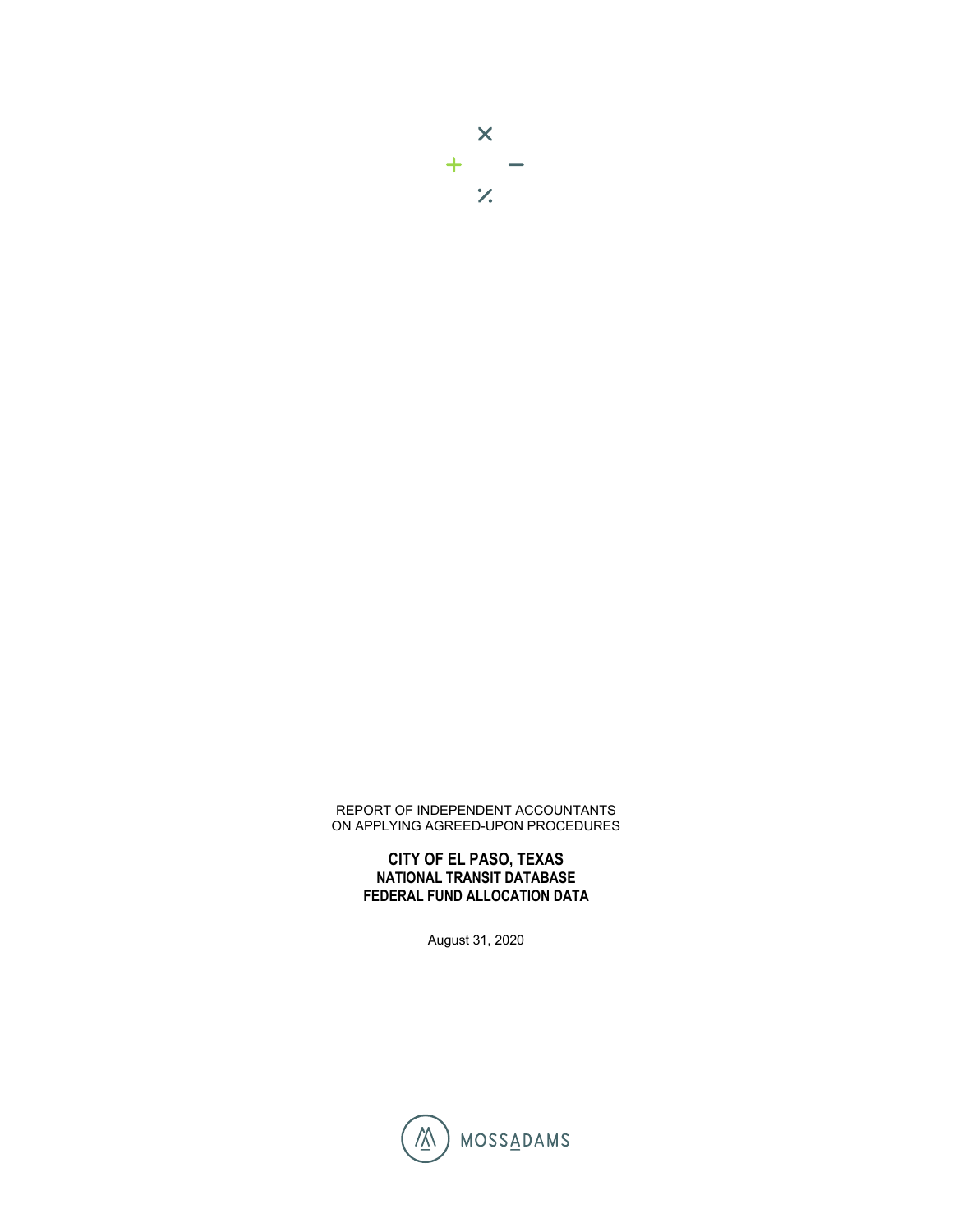

## **Report of Independent Accountants on Applying Agreed-Upon Procedures**

The Honorable Mayor and Members of the City Council City of El Paso, Texas Federal Transportation Agency

We have performed the procedures enumerated in the attached Schedule of Agreed-Upon Procedures (the Schedule), which were agreed to by Federal Transportation Agency (FTA) and management of City of El Paso, Texas (the City), on the data contained in the Federal Funding Allocation Statistics Form (FFA-10) of the Transit Fund, an enterprise fund of the City, as of and for the year ended August 31, 2020. The Transit Fund's management is responsible for the content and accuracy of the FFA-10 as of and for the year ended August 31, 2020. The sufficiency of these procedures is solely the responsibility of those parties specified in this report. Consequently, we make no representation regarding the sufficiency of the procedures enumerated in the Schedule either for the purpose for which this report has been requested or for any other purpose.

The procedures listed in the Schedule were applied separately to each of the information systems used to develop the reported actual vehicle revenue miles (VRM), fixed guideway directional route miles (FG DRM), passenger miles traveled (PMT), and operating expenses (OE) of the Transit Fund as of and for the year ended August 31, 2020 for each of the following modes:

- Directly Operated Service Rail
- Directly Operated Bus
- Purchased Transportation Demand Response

This agreed-upon procedures engagement was conducted in accordance with attestation standards established by the American Institute of Certified Public Accountants. We were not engaged to and did not conduct an examination or review, the objective of which would be the expression of an opinion on the Federal Funding Allocation Statistics Form as of and for the year ended August 31, 2020. Accordingly, we do not express such an opinion or conclusion. Had we performed additional procedures, other matters might have come to our attention that would have been reported to you.

This report is intended solely for the information and use of the FTA, members of the City Council, the Honorable Mayor Oscar Leeser, and management of the City and is not intended to be, and should not be, used by anyone other than these specified parties.

Mess Adams LLP

Albuquerque, New Mexico February 26, 2021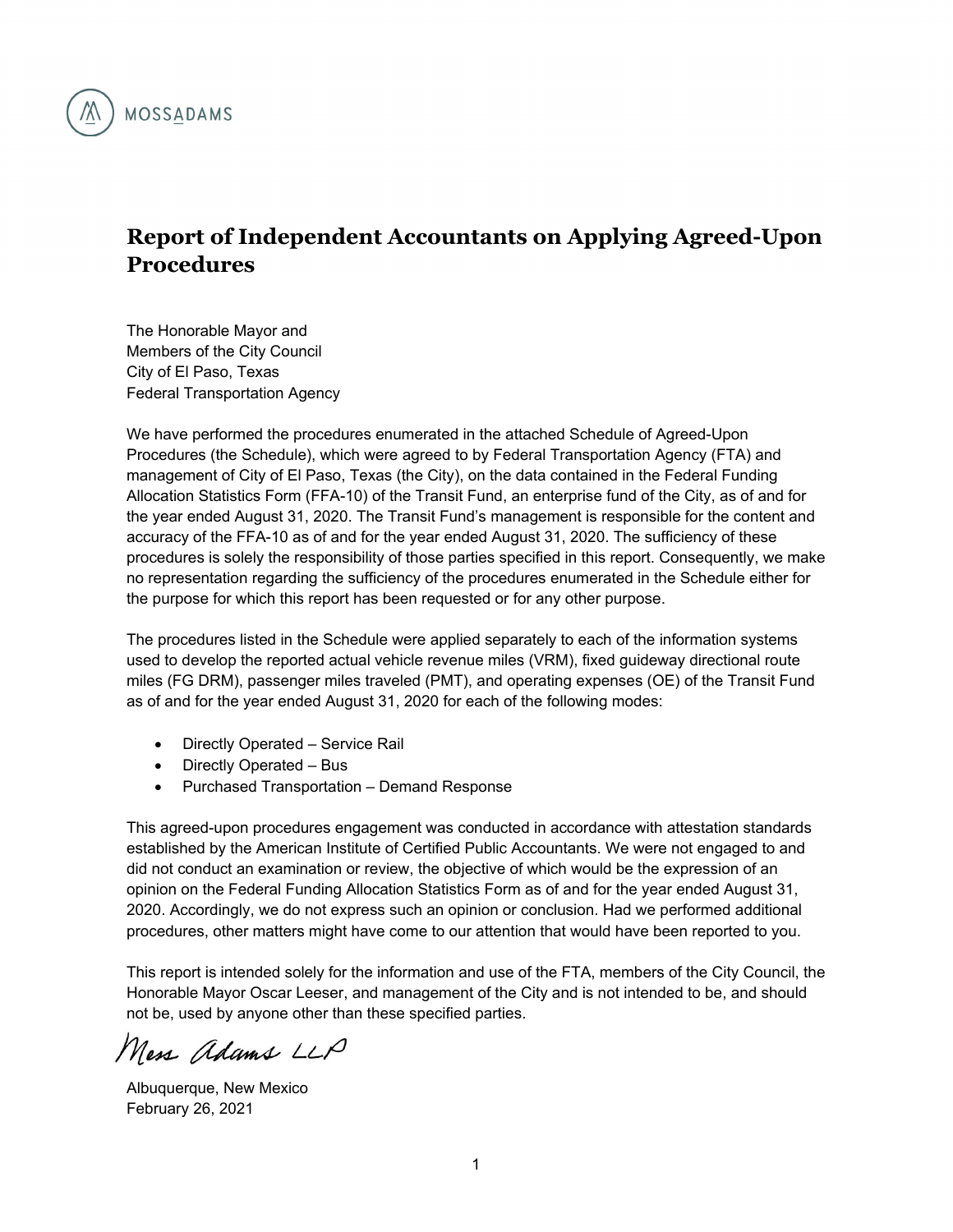

## **Schedule of Agreed-Upon Procedures Federal Funding Allocation Data As of and for the Year Ended August 31, 2020**

a. Obtain and read a copy of written procedures related to the system for reporting and maintaining data in accordance with the NTD requirements and definitions set forth in 49 CFR Part 630, Federal Register, January 15, 1993 and as presented in the 2020 *NTD Policy Manual*. If procedures are not written, inquire about the procedures with the personnel assigned responsibility of supervising the NTD data preparation and maintenance and report on their responses.

*Response*: Based on inquiries of transit personnel, we noted that no written procedures exist related to reporting and maintaining data in accordance with the NTD requirements and definitions set forth in 49 CFR Part 630, Federal Register, January 15, 1993 and as presented in the 2020 *NTD Policy Manual*. However, through inquiries of transit personnel responsible for coordinating the NTD preparation and maintenance, we noted that those responsible for reporting to NTD represent that they are aware of the requirements set forth in 49 CFR Part 630, Federal Register, January 15, 1993 and as presented in the 2020 *NTD Policy Manual*. Those involved in reporting to NTD participate in an annual meeting and training in which a copy of the *NTD Policy Manual* is reviewed for any updates or changes.

- b. Inquire about the procedures (written or informal) with the personnel assigned responsibility of supervising the preparation and maintenance of NTD data and report their response regarding:
	- The extent to which the transit agency followed the procedures on a continuous basis, and
	- Whether they believe such procedures result in accumulation and reporting of data consistent with the NTD definitions and requirements set forth in 49 CFR Part 630, Federal Register, January 15, 1993 and as presented in the 2020 *NTD Policy Manual*.

*Response*: We performed inquires with the transit personnel assigned responsibility of supervising the preparation and maintenance of NTD data and noted:

- The transit agency stated they followed the procedures on a continuous basis, and
- They believe such procedures result in accumulation and reporting of data consistent with the NTD definitions and requirements set forth in 49 CFR Part 630, Federal Register, January 15, 1993 and as presented in the 2020 *NTD Policy Manual*.
- c. Inquire of the same personnel, from item "b" above, concerning the retention policy that is followed by the transit agency with respect to source documents supporting the NTD data reported on the FFA-10, for Total Modal Operating Expenses data (F-30, line 15, column e), Actual Vehicle Revenue Mile and Passenger Miles Traveled (S-10, lines 12 and 20, column d) and report their response as to the retention policy followed.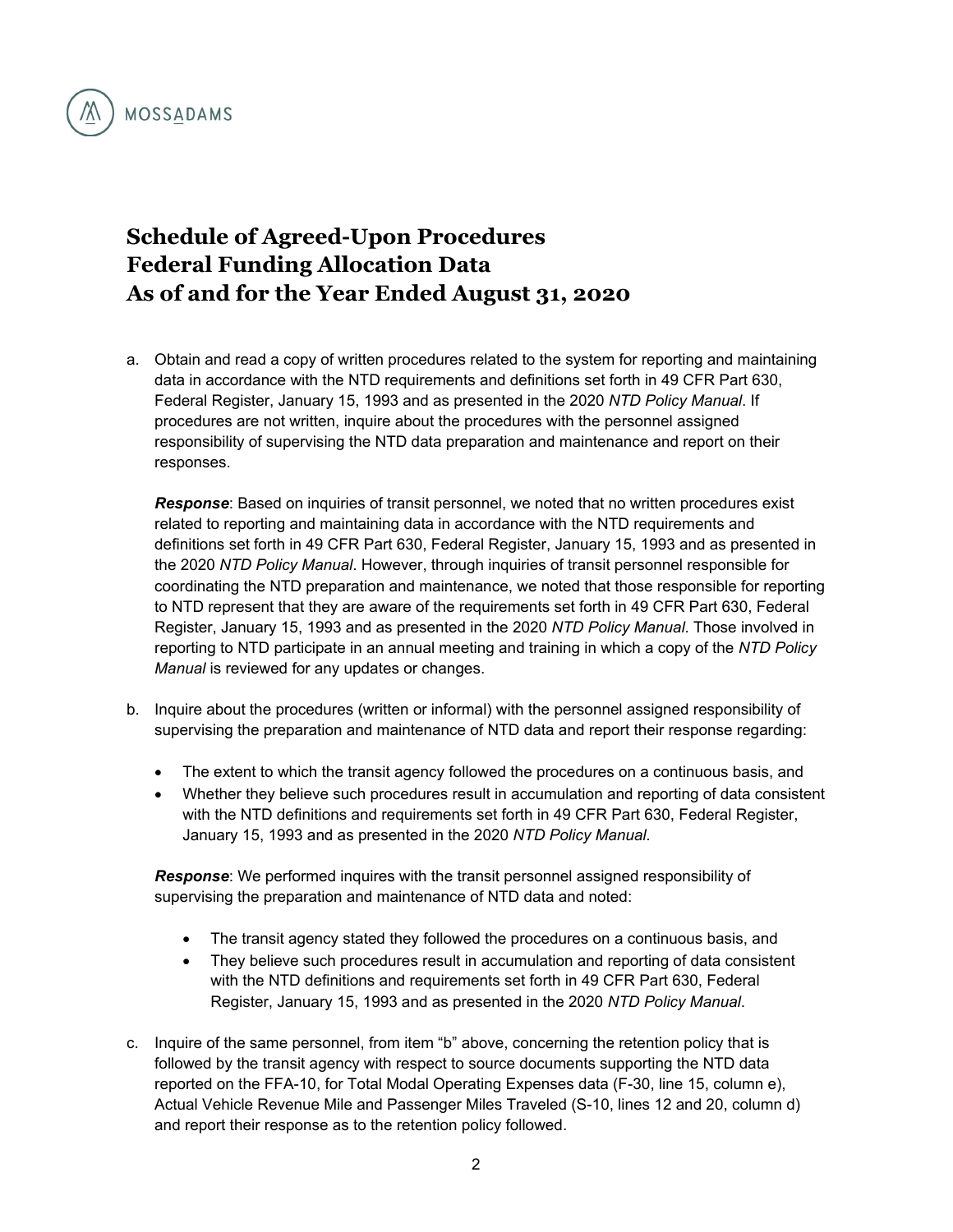*Response*: We inquired of the same personnel from item "b" above concerning the retention policy that is followed by the City with respect to source documents supporting the NTD data reported on the FFA-10 for Total Modal Operating Expenses data, Actual Vehicle Revenue Miles and Passenger Miles Traveled, noting that the source documents are maintained for at least the three-year requirement.

d. Based on a description of the transit agency's procedures obtained in items "a" and "b" above, identify all the source documents which are to be retained by the transit agency for a minimum of three years. For each type of source document, randomly select three months out of the year and determine whether the document exists for each of these periods.

*Response*: Based on a description of the City's procedures obtained in items "a" and "b" above, we identified all the source documents which are to be retained by the City for a minimum of three years. For each type of source document required, we obtained the City's records for September 2019, December 2019, and March 2020 for the Motor Bus (MB), Service Rail (SR), and Demand Response (DR/DT) modes and determined that the documents existed.

e. Inquire with the person responsible for supervising and maintaining the NTD data whether individuals, independent of the individuals preparing source documents and posting data summaries, review the source documents and data summaries for completeness, accuracy and reasonableness and how often such reviews are performed, and report their response.

*Response*: We performed inquiries with the persons responsible for supervising and maintaining the NTD data. We inquired and noted individuals independent of the individuals preparing source documents and posting data summaries, reviewed the source documents and data summaries for completeness, accuracy and reasonableness on a monthly basis.

f. Select a random sample of three source document packets and report whether supervisors' signatures are present as required by the system of internal controls. If supervisors' signatures are not required, inquire and report how the supervisors' reviews are documented.

*Response*: We selected a random sample of three source document packets for the DR mode for September 2019, December 2019, and March 2020 and determined supervisors' signatures are present as required by the system of internal controls. For the MB and SR modes, there is not a direct supervisor to review. The finance department at Sun Metro reviews the submitted information prior to preparing the submissions of the NTD reports. We noted evidence of review via an email from the finance department indicating submission to the NTD.

g. Obtain the worksheets utilized by the transit agency to prepare the final data that are transcribed onto the FFA-10. Compare the periodic data included on the worksheets to the periodic summaries prepared by the transit agency. Recalculate the arithmetical accuracy of the summarizations.

*Response*: We obtained the worksheets utilized by the City to prepare the final data that are transcribed on the FFA-10. We compared the periodic data included on the worksheets to the periodic summaries prepared by the City, noting agreement, without exception. We recalculated the arithmetical accuracy of the summarizations, noting no differences.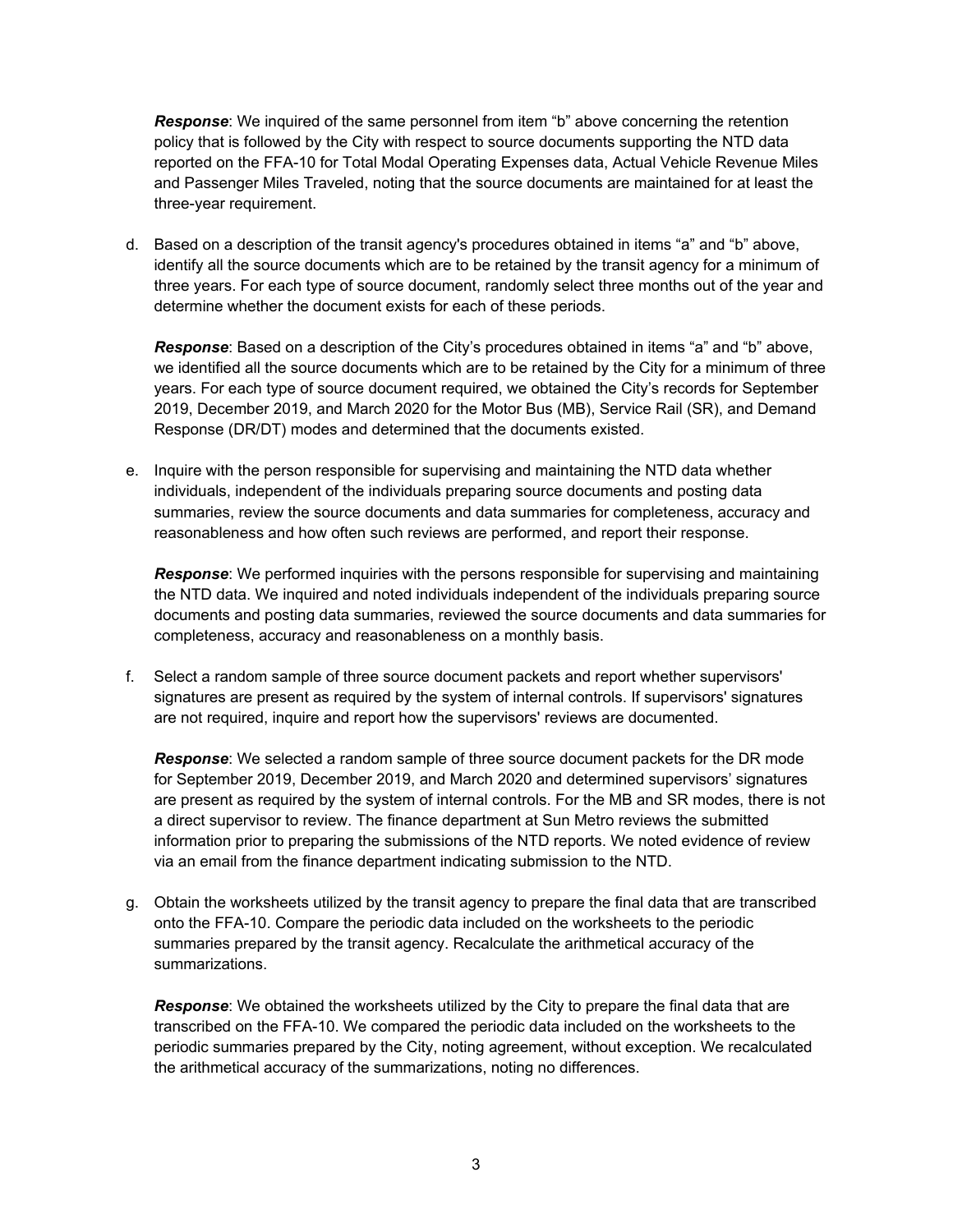h. Inquire of the transit agency's procedure for accumulating and recording passenger miles traveled (PMT) data in accordance with NTD requirements with transit agency staff. Inquire and report whether the procedure used is one of the methods specifically approved in the 2020 *NTD Policy Manual*.

*Response*: We performed inquiries with transit agency staff surrounding the City's procedure for accumulating and recording PMT.

We noted that the following methods are used for the various modes of transportation:

- MB An alternative sampling method is used, which meets the FTA requirements of 95% confidence and + / - 10% precision. This was supported by written evidence from a qualified statistician. This method is therefore one of the acceptable methods listed in the 2020 *NTD Policy Manual*.
- DR/DT A 100% count of actual PMT is the method used, which is one of the acceptable methods listed in the 2020 *NTD Policy Manual*.
- SR A 100% count of actual PMT is the method used, which is one of the acceptable methods listed in the 2020 *NTD Policy Manual*.
- i. Inquire of transit agency staff the transit agency's eligibility to conduct statistical sampling for PMT data every third year. Determine whether the transit agency meets one of the three criteria that allow transit agencies to conduct statistical samples for accumulating PMT data every third year rather than annually. Specifically:
	- According to the 2010 Census, the public transit agency serves an urbanized area (UZA) of less than 500,000 population.
	- The public transit agency directly operates fewer than 100 revenue vehicles in all modes in annual maximum revenue service (VOMS) (in any size UZA).
	- The service is purchased from a seller is included in the transit agency's NTD report.

For transit agencies that meet one of the above criteria, obtain the NTD documentation for the most recent mandatory sampling year (2017) and note if statistical sampling was conducted and if the required 95% confidence and +10% precision was used. Inquire of transit agency personnel and report about how the transit agency estimated annual PMT for the current report year.

*Response*: Based on our inquiry with transit staff, the City conducts statistical sampling every year for the MB, SR, and DR modes; therefore, this step is not applicable for these modes.

j. Inquire of transit agency personnel about the sampling procedure for estimation of PMT data used by the transit agency. Obtain a copy of the transit agency's working papers or methodology used to select the actual sample of runs for recording PMT data. If the average trip length was used, inquire of transit agency personnel and report whether the universe of runs was used as the sampling frame and that the methodology to select specific runs from the universe resulted in a random selection of runs. If a selected sample run was missed, determine that a replacement sample run was randomly selected. Note if the transit agency followed the stated sampling procedure.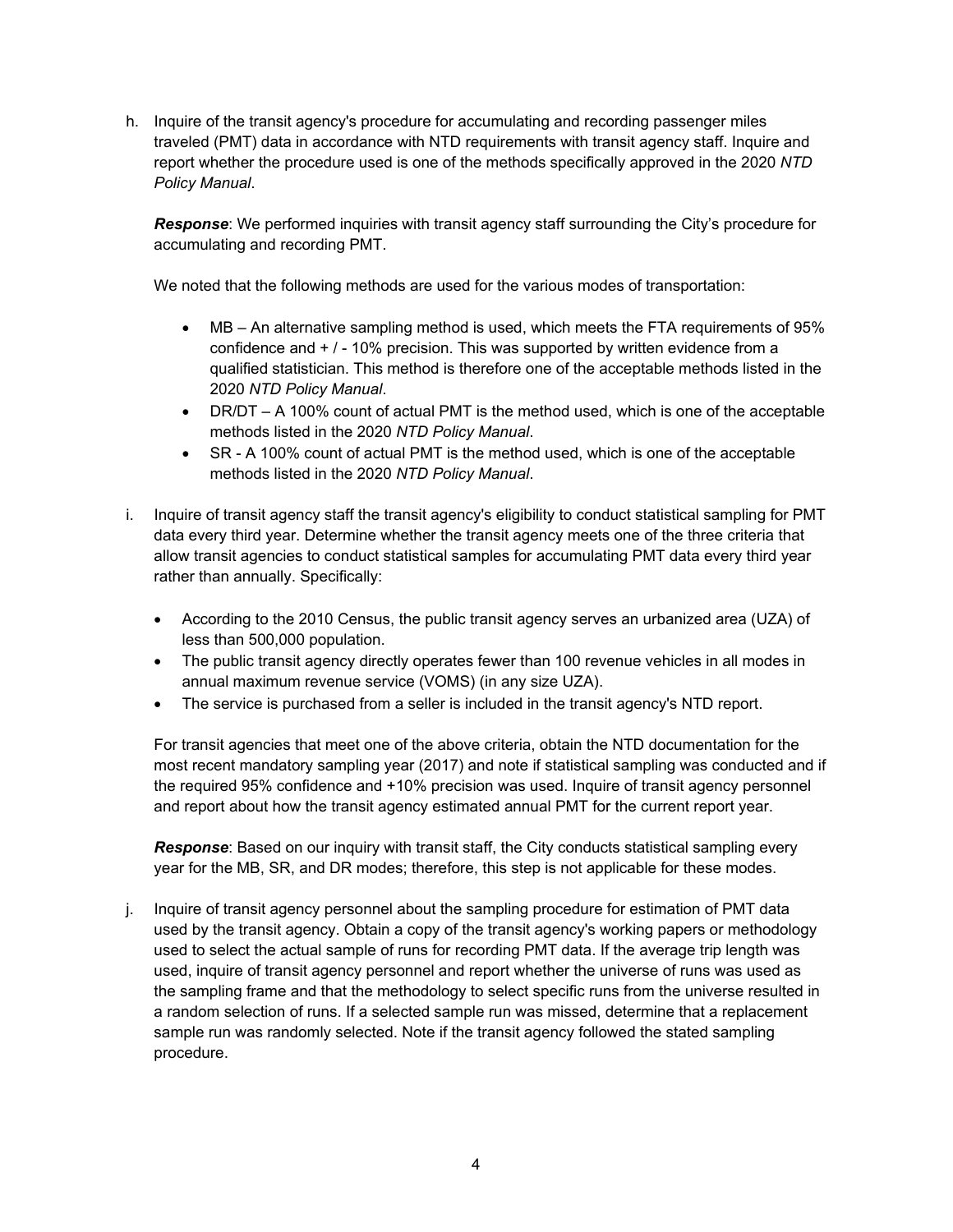*Response*: We inquired and obtained a description of the sampling procedure for estimation of PMT data used by the City. We obtained a copy of the City's working papers used to select the actual sample of runs for recording PMT data. Transit utilizes Actual Passenger Counts (APC) rather than average trip length to estimate PMT data for the MB, SR, and DR modes. The City followed the stated sampling procedure for these modes.

k. Randomly select three source documents for accumulating PMT data and note if the data used to accumulate the PMT data is complete. Randomly select three of the accumulation periods and recalculate the mathematical accuracy of the accumulations for each of the selected periods. List the accumulation periods that were recalculated. Recalculate the mathematical accuracy of the summary data provided to NTD.

*Response*: We made a random selection of three source documents for accumulating PMT data for the months of September 2019, December 2019 and March 2020 and noted the source documents were complete. We randomly selected three of the accumulation periods and recalculated the mathematical accuracy of the accumulations for each of the selected periods without exception. The accumulation periods selected for DR were September 18, 2019, December 14, 2019, and March 2, 2020. The accumulation periods selected for the MB mode of transportation were September 5, 2019, December 15, 2019 and March 16, 2020. For DT, as passenger mileage is provided by the cab companies, there is no true accumulation period/source documents, other than what the cab companies provide. We selected three months, September 2019, December 2019, and March 2020 and tied out total miles reported for that month. For SR, we selected three dates (12/06/19, 12/15/19, and 3/17/20) and recalculated PMT, noting that PMT was properly calculated.

l. Inquire of transit agency personnel about the procedures for systematic exclusion of charter, school bus, and other ineligible vehicle miles from the calculation of actual vehicle revenue miles and note the personnel's response. Randomly select three source documents used to record charter and school bus mileage and recalculate the arithmetical accuracy of the computations.

*Response*: Based on our inquiry with transit agency staff, the City does not have charter, school bus, or other ineligible vehicle miles. Therefore, a method for excluding such activity is not applicable.

- m. For actual vehicle revenue mile (VRM) data, document the collection and recording methodology and determine that deadhead miles are systematically excluded from the computation. This is accomplished as follows:
	- If actual VRMs are calculated from schedules, inquire of transit agency personnel about the procedures used to subtract missed trips and note their response. Randomly select five of the days that service is operated and recalculate the daily total of missed trips and missed VRMs.
	- If actual VRMs are calculated from hubodometers, inquire of transit agency personnel about the procedures used to calculate and subtract deadhead mileage and note their response. Randomly select five hubodometer readings and compare the transit agency's method of computing deadhead mileage to the methods allowed by FTA's definitions. Recalculate the arithmetical accuracy of the summarization of intermediate accumulations.
	- If actual VRMs are calculated from vehicle logs, randomly select five of the vehicle logs and compare the transit agency's method of computing deadhead mileage to the methods allowed by FTA's definitions.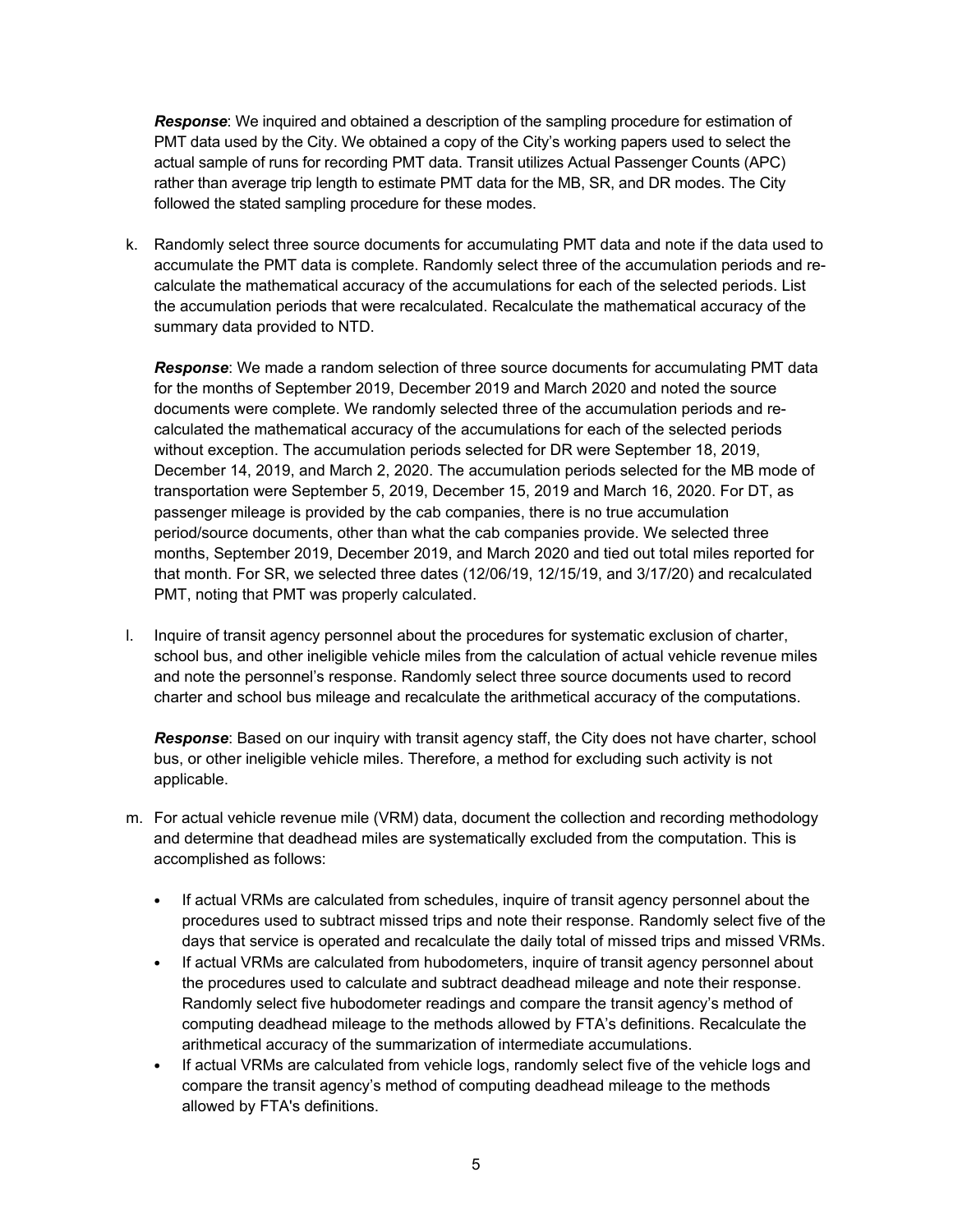*Response*: For VRM data, we documented the collection and recording methodology and determined that deadhead miles are systematically excluded from the computation based on the following:

- VRM for the MB and SR modes of transportation is based on schedules. We inquired with transit personnel and noted that all missed trips are included in the Transit Fund's data and subtracted in calculating VRM. For MB we randomly selected five routes from the months of September 2019, December 2019, and March 2020 and re-calculated the total of missed trips and missed VRMs, noting no exceptions. For SR we randomly selected the three months of September 2019, December 2019, and March 2020, and recalculated the total of missed trips and missed VRMs, noting no exceptions.
- VRM for the DR mode of transportation is based on hubodometers. We inquired with transit personnel and noted the deadhead miles are included in the electronic readings and removed in calculating VRM. We randomly selected five readings, each from five different days (9/18/19, 12/14/19, 1/30/20, 5/18/20, and 3/2/20), and compared transit's method of computing deadhead mileage to the methods allowed by FTA's definitions, noting no exceptions.
- n. For rail modes, obtain the recording and accumulation sheets for actual VRMs and determine that locomotive miles are not included in the computation.

*Response*: For rail modes, we obtained the recording and accumulation sheets for actual VRM's and noted that the Transit Fund does not have locomotives. Therefore, an elimination method for locomotive miles is not applicable.

- o. If fixed guideway (FG) or high intensity bus (HIB) directional route miles are reported, inquire of the person responsible for maintaining and reporting the NTD data and report the personnel's response about whether the operations meet FTA's definition of FG or HIB in that the service is:
	- Rail, trolleybus (TB), ferryboat (FB), or aerial tramway (TR) or
	- Bus (MB, CB, or RB) service operating over exclusive or controlled access rights-of-way (ROW), and
		- i. Access is restricted
		- ii. Legitimate need for restricted access is demonstrated by peak period level of service D or worse on parallel adjacent highway, and
		- iii. Restricted access is enforced for freeways; priority lanes used by other high occupancy vehicles (HOV) (i.e., vanpools (VP), carpools) must demonstrate safe operation (see Fixed Guideway Segments form (S-10)

*Response*: We inquired of the transit personnel responsible for maintaining and reporting FG directional route miles NTD data for operations and noted that they meet FTA's definition of FG and noted that FG segment as reported includes only the streetcar.

p. Inquire of the person reporting about the measurement of fixed guideway and HIB directional route miles with the person reporting the NTD data and note whether the mileage is computed in accordance with FTA's definitions of FG, HIB and DRM. Inquire whether there were service changes during the year that resulted in an increase or decrease in directional route miles. If a service change resulted in a change in overall directional route miles, recalculate the average monthly directional route miles, and compare the total to the FG and HIB directional route miles reported on the FFA-10.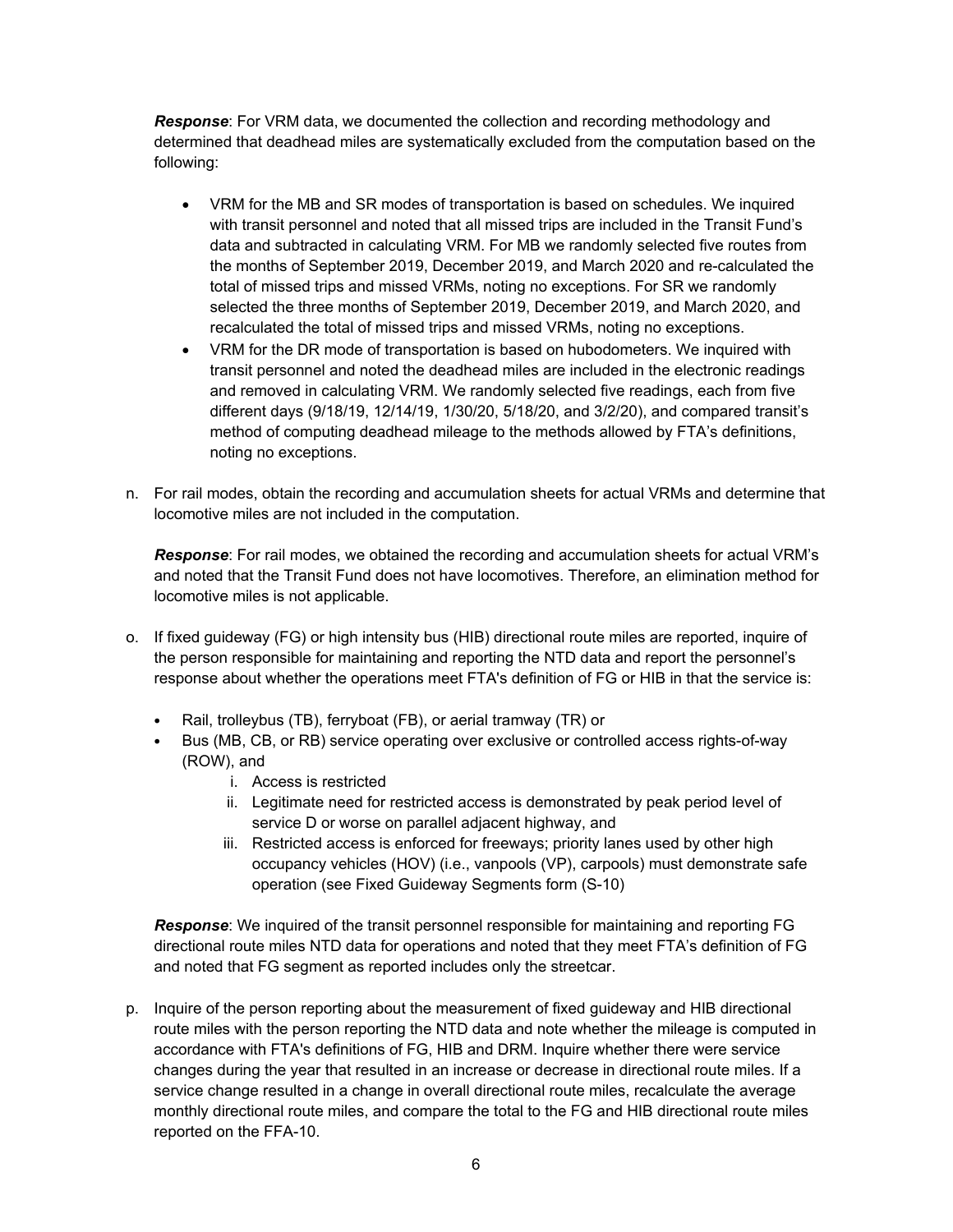*Response*: We performed inquiries surrounding the measurement of the FG directional route miles with the individual reporting the NTD data and noted that the mileage is computed in accordance with FTA's definitions of FG and DRM. We inquired whether there were service changes during the year that resulted in an increase or decrease in directional route miles. Fiscal 2019 was the first year FG is applicable as the transit department took over the streetcar service from another agency. During the current year, there were no service changes. As such, there were no changes in overall FG directional route miles reported. The City does not deploy HIB.

- q. Inquire if any temporary interruptions in transit service occurred during the report year. If these interruptions were due to maintenance or rehabilitation improvements to an FG segment(s), report if the following:
	- Directional route miles for the segment(s) should be reported for the entire report year if the interruption is less than 12 months in duration. The months of operation on the S-10 should be reported as 12. The transit agency should have completed a form note describing the interruption.
	- If the improvements cause a service interruption on the FG/HIB directional route miles lasting more than 12 months, the transit agency should contact their validation analyst to discuss. FTA will determine how the directional route miles should be reported.

*Response*: We inquired if any temporary interruptions in transit service occurred during the reporting year and were informed there were no interruptions lasting more than 12 months. There were interruptions in service due to COVID-19. These interruptions did change the amount of directional route miles being reported by the City. These were addressed in the year to year comparisons. Additionally, all service interruptions are documented within the City's internal network at the time of lost service.

r. Measure FG/HIB from maps or by retracing route.

*Response*: We measured FG/HIB by tracing route distances using the City's official Streetcar maps. No exceptions were noted as a result of our procedures.

s. Inquire with the person reporting the NTD data and report about whether other public transit agencies operate service over the same FG/HIB as the transit agency. If yes, note that the transit agency coordinated with the other transit agency (or agencies) such that the directional route miles for the segment of FG/HIB are reported only once to the NTD on the FFA-10. Each transit agency should report the actual VRM, PMT and operating expense for the service operated over the same FG/HIB.

*Response*: We performed inquiries with transit personnel reporting the NTD data whether other public transit agencies operate service over the same FG as the City. The City does not coordinate with other transit agencies over the same FG.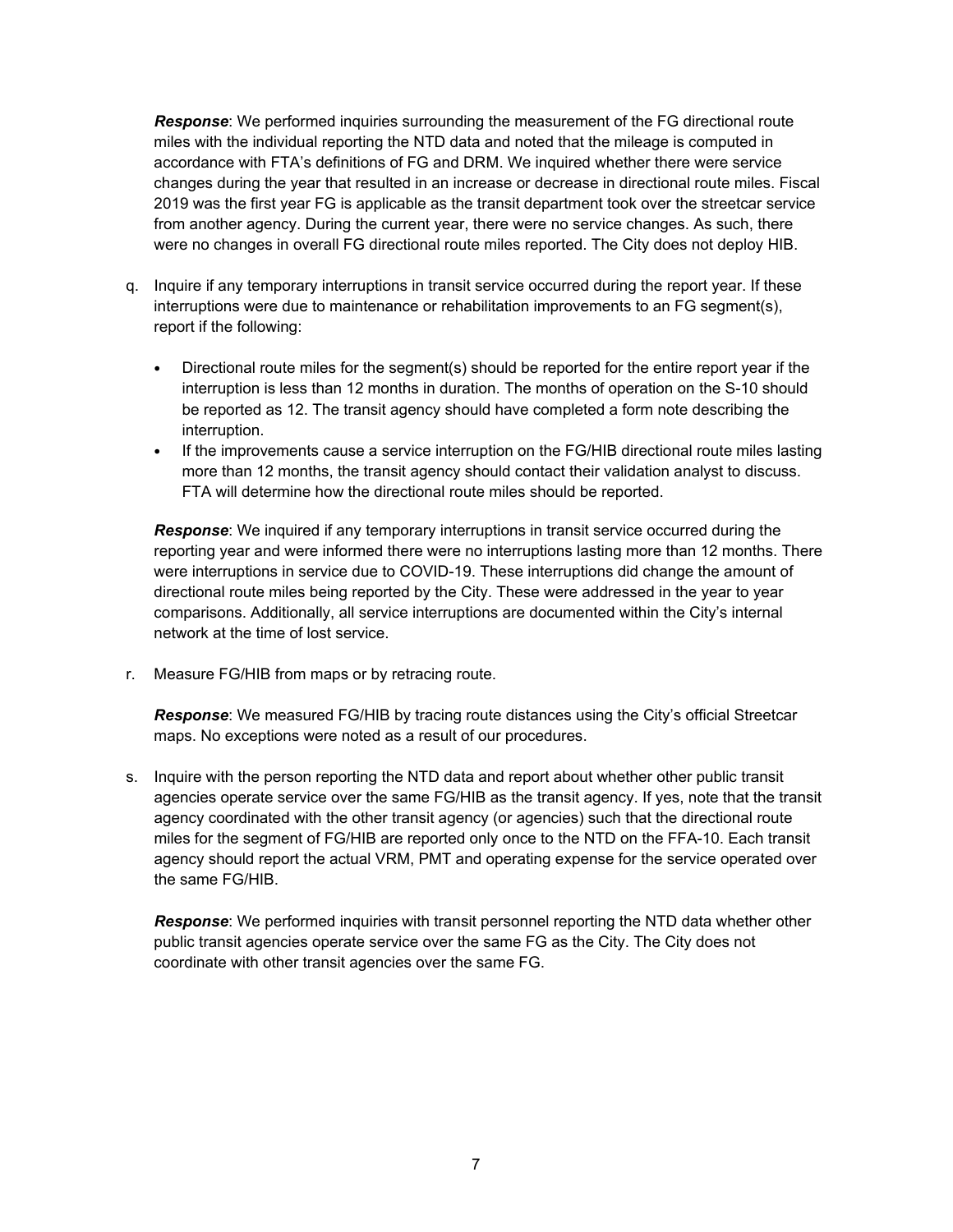t. Obtain the P-40 forms. Inquire with the persons reporting the NTD data and report about the Agency Revenue Service Start Date for any segments added in the 2020 report year. This is the commencement date of revenue service for each FG/HIB segment. Compare the date reported to the date when the agency began revenue service. This may be later than the Original Date of Revenue Service if the transit agency is not the original operator. If a segment was added for the 2020 report year, the Agency Revenue Service Date must occur within the transit agency's 2020 fiscal year. Segments are summarized by like characteristics. Note that for apportionment purposes under the State of Good Repair (5337) and Bus and Bus Facilities (5339) programs, the 7-year age requirement for fixed guideway/High Intensity Bus segments is based on the report year when the segment is first reported by any NTD transit agency. This pertains to segments reported for the first time in the current report year. Even if a transit agency can document an Agency Revenue Service Start Date prior to the current NTD report year, FTA will only consider segments continuously reported to NTD.

*Response*: We performed inquiries with transit personnel reporting the NTD data and we noted that the streetcar was added in the prior year. We noted no further additions in the current year.

u. Compare operating expenses listed in the FFA-10 with audited financial data, after reconciling items are removed.

*Response*: We compared operating expenses listed in the FFA-10 with audited financial data, after reconciling items were removed, without exception.

v. If the transit agency purchases transportation services, inquire with the personnel reporting the NTD data and report about the amount of purchased transportation (PT) generated fare revenues. The PT fare revenues should equal the amount reported on the Contractual Relationship form (B-30).

*Response*: We inquired of transit personnel reporting the NTD data regarding the amount of PT generated fare revenues. The purchased transportation fare revenues equaled the amount reported on the B-30.

w. If the transit agency's report contains data for PT services and the procedures in this appendix were not applied to the PT services obtain a copy of the Independent Auditor Statement for Federal Funding Allocation (IAS-FFA) data of the PT service. Attach a copy of the statement to the report. Note as an exception if the PT services were not included in these procedures, and the transit agency does not have a separate Independent Auditor Statement (IAS) for the PT data.

*Response*: The City maintains control of the scheduling process which provides the data for PT. As such, the Independent Auditor Statement for IAS-FFA data of the PT service is not applicable.

x. If the transit agency purchases transportation services, obtain a copy of the PT contract and note if the contract (1) specifies the specific public transportation services to be provided; (2) specifies the monetary consideration obligated by the transit agency or governmental unit contracting for the service; (3) specifies the period covered by the contract and that this period overlaps the entire or a portion of, the period covered by the transit agency's NTD report; and (4) is signed by representatives of both parties to the contract. Inquire of the person responsible for maintaining the NTD data and report regarding the retention of the executed contract and note if copies of the contracts are retained for three years.